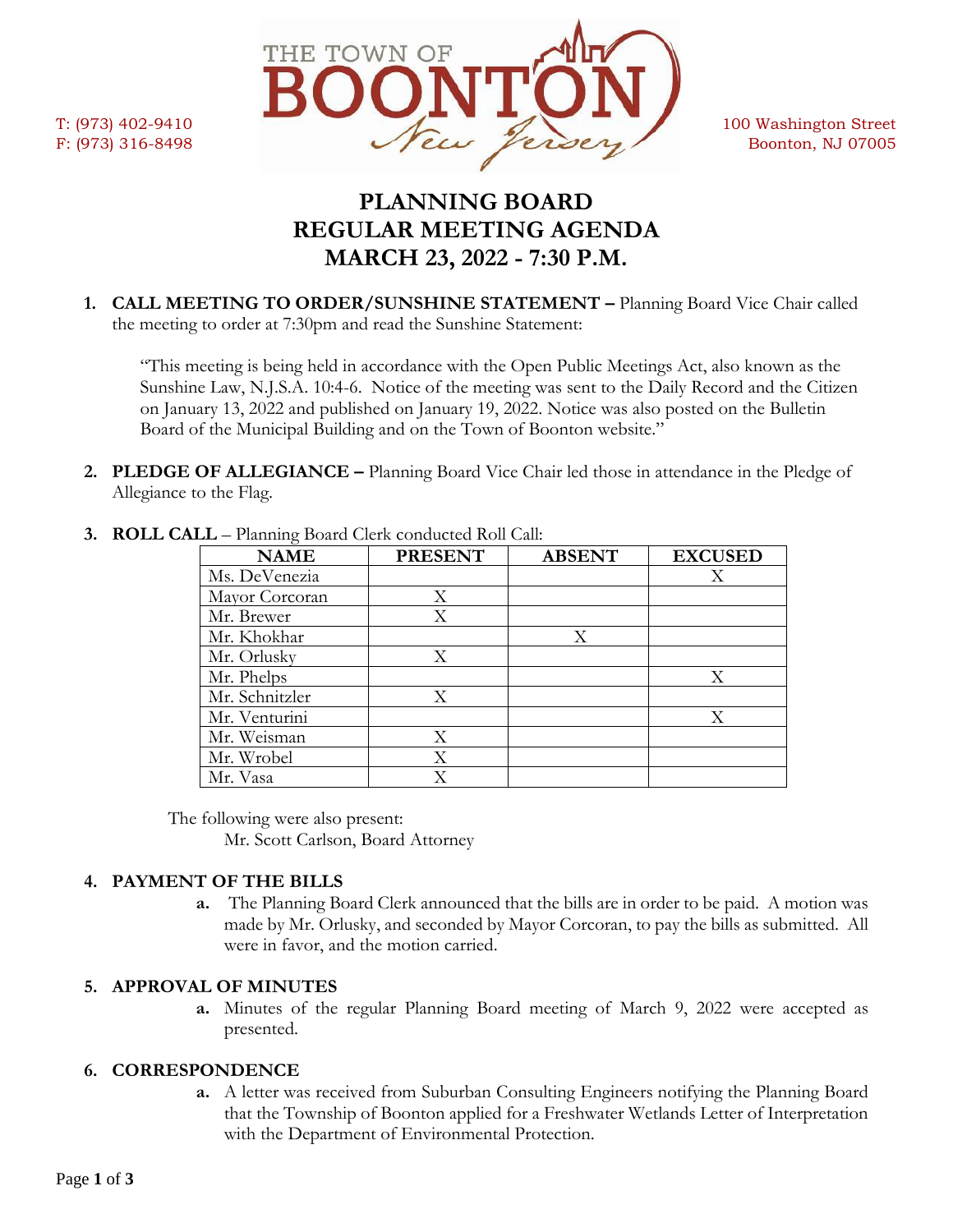**b.** An updated statement was filed by the Attorney representing Park Woods with the Morris County Courts and Judge Gaus notifying the courts of the agreement to table the Park Woods hearing until April 13.

#### **7. RESOLUTIONS**

**a.** No resolution was received.

#### **8. PUBLIC HEARINGS**

#### **a. APPLICATION 2016-8 PARK WOODS ASSOCIATES, LLC**

Ely Place and Fanny Road – Block 113, Lot 10 Site Plan w/ Bulk Variances

A motion was made by Mr. Orlusky, which was seconded by Mayor Corcoran, to table the hearing until the regularly scheduled Planning Board Meeting of April 13, with no further notice due to the public.

| <b>NAME</b>    | YES | $\bf NO$ | <b>ABSTAIN</b> |
|----------------|-----|----------|----------------|
| Mayor Corcoran |     |          |                |
| Mr. Brewer     |     |          |                |
| Mr. Orlusky    |     |          |                |
| Mr. Schnitzler |     |          |                |
| Mr. Weisman    |     |          |                |
| Mr. Wrobel     |     |          |                |
| Mr. Vasa       |     |          |                |

The motion carried on a vote, 7 YES, 0 NO.

#### **b. APPLICATION 2021-11 MURAWSKI**

311 Union Street – Block 67, Lot 2 Use Variance w/ Bulk Variance Relief

A motion was made by Mr. Brewer, which was seconded by Mayor Corcoran, to table the hearing until the regularly scheduled Planning Board Meeting of May 11, with no further notice due to the public.

| <b>NAME</b>    | YES | NO | <b>ABSTAIN</b> |
|----------------|-----|----|----------------|
| Mayor Corcoran |     |    |                |
| Mr. Brewer     |     |    |                |
| Mr. Orlusky    |     |    |                |
| Mr. Schnitzler |     |    |                |
| Mr. Weisman    |     |    |                |
| Mr. Wrobel     |     |    |                |
| Mr. Vasa       |     |    |                |

The motion carried on a vote, 7 YES, 0 NO.

## **9. INVITATION FOR PUBLIC COMMENT OF NON-AGENDA MATTERS**

**a.** No comment was made.

#### **10. BOARD DISCUSSION ITEMS**

**a.** No items were discussed.

#### **11. NEW BUSINESS**

**a.** No new business was discussed.

## **12. RESOLUTION TO RECESS INTO CLOSED SESSION**